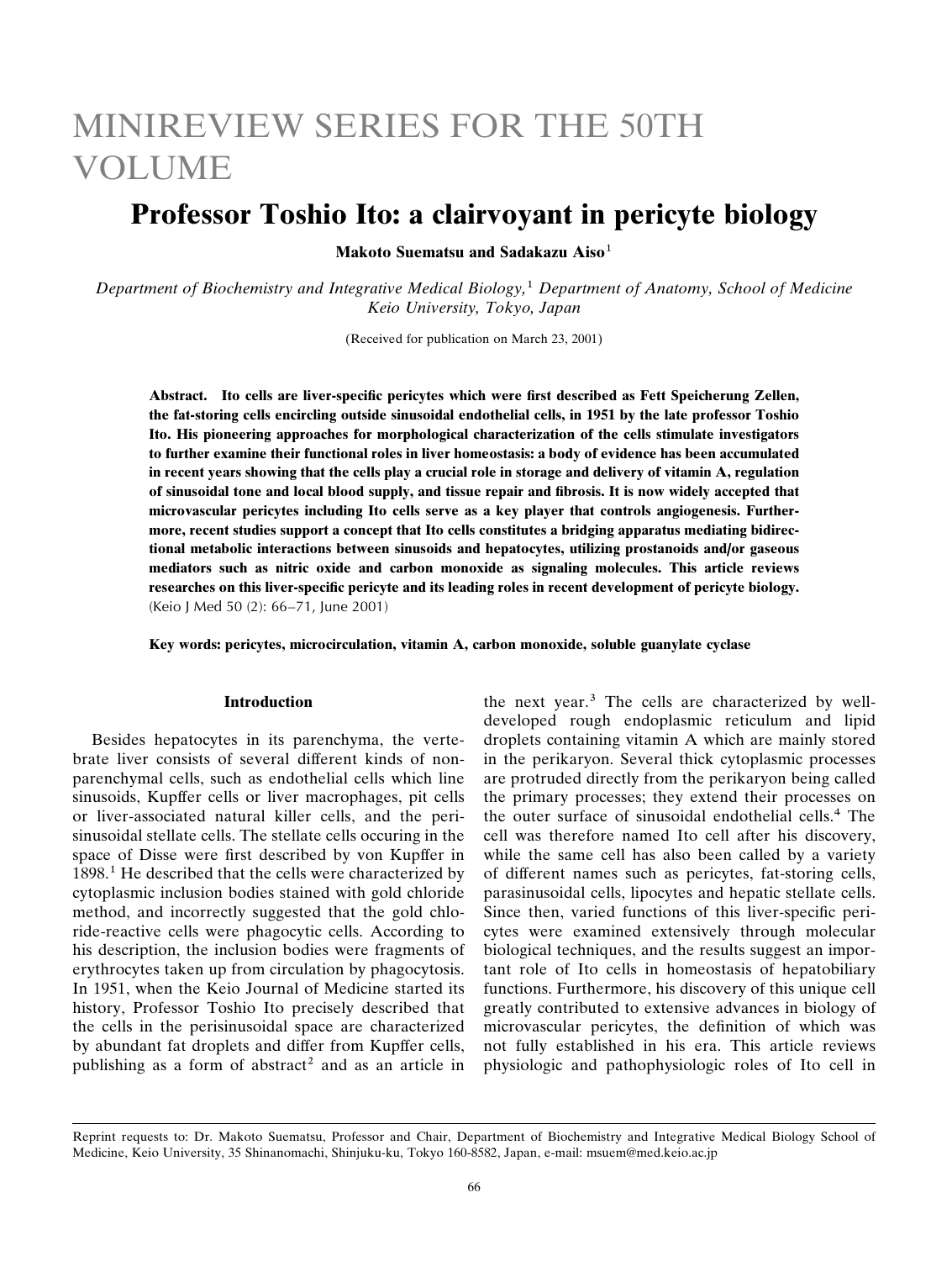

Fig. 1 Professor Toshio Ito; A portrait (cited from *Cogito* 58 MITA-HYORON No. 926 June 1991 with permission).

liver homeostasis and highlights their significance in the pericyte biology.

#### **How Did Professor Ito Meet His Cell?**

Professor Ito graduated from Keio University School of Medicine in 1930 and started his research carrier in Department of Anatomy under supervision by Professor Okajima (Fig. 1). He moved to Tokyo Women's Medical College as Professor of Anatomy on April 1941, and spent most of his time in this position under World War II. In 1948, he took up professorship in Gunma University, where he met his cell; through lightmicroscopic observation, he found interesting cells characterized with abundant fat droplets that were obviously different from Kupffer's phagocytic cells and called them fat-storing cells. He reported this discovery in the 55th Annual Meeting of Japanese Society of Anatomy in 1950.<sup>2</sup> It should be noted that, upon his report in the meeting, Professor Tokuyasu Kudo Department of Anatomy in Niigata University School of Medicine asked an important question based on his research experiences of microtopography of vitamin A in the body, "If your cells are characterized by abundant fat droplets, they should store lipophilic vitamins such as vitamin A!". In these days, a majority of researchers including Professor Kudo believed that Kupffer cells constitute a major cellular component for storage of vitamin A in the liver. In 1952, these findings were published in Okajima Folia Anatomica Japonica which was extensively cited by foreign researchers over the world.<sup>3</sup> In 1959, his group carried out electron-



Fig. 2 A representative picture of Ito cells. Panel A: Microtopographic relation between Kupffer cells and Ito cells in the rat liver. The cells stained brown exhibit immunoreactivities to the MoAb KiM2R, a marker of macrophages, while those in purple were stained with anti-desmin MoAb as a marker of Ito cells. Note that processes of Ito cells encircle sinusoidal vessels (askterisk). Bar =  $20 \mu m$ . Panel B: A representative picture of primary cultured Ito cells isolated from the rat liver. Note abundant fat droplets in the cell bodies.

microscopic observation of fat-storing cells and demonstrated that the cells are wrapped with collagen fibers and located in the outer surface of sinusoidal endothelium. Processes to establish structural characterization of the fat-storing cells were described in detail in his review article.<sup>4</sup> Symposia for sinusoidal cells were organized in the Netherlands in 1977 and 1982 by Professors E. Wisse and Knook DL. In these meetings, fat-storing cells were fully recognized as the third sinusoidal cells besides Kupffer cells and sinusoidal endothelial cells, as Professor Wisse cited Professor Ito and his group's investigations on the cells. Approximately 30 years had passed for such an international recognition of the work since he first described his cell.

### **How Can We Assess Cell Function of Pericytes** in vitro?

Despite morphometrical one, functional characterization and its link to molecular events required another 20 years until now and still remain to be completed. From a viewpoint of vascular biology, Ito cells are considered to be microvascular pericytes which occur specifically in the liver. Pericytes, also known as Rouget cells or mural cells, are associated abluminally with true capillaries and post-capillary venules among all organ microvascular systems.<sup>5</sup> Differences in pericyte morphology and distribution among vascular beds suggest tissue-specific functions. Ito cells are characterized by their dendrititic structures with cytoplasm filled with vitamin A-containing fat-storing droplets (Fig. 2). Based on their complement of muscle cytoskeletal proteins, pericytes have been proposed to play a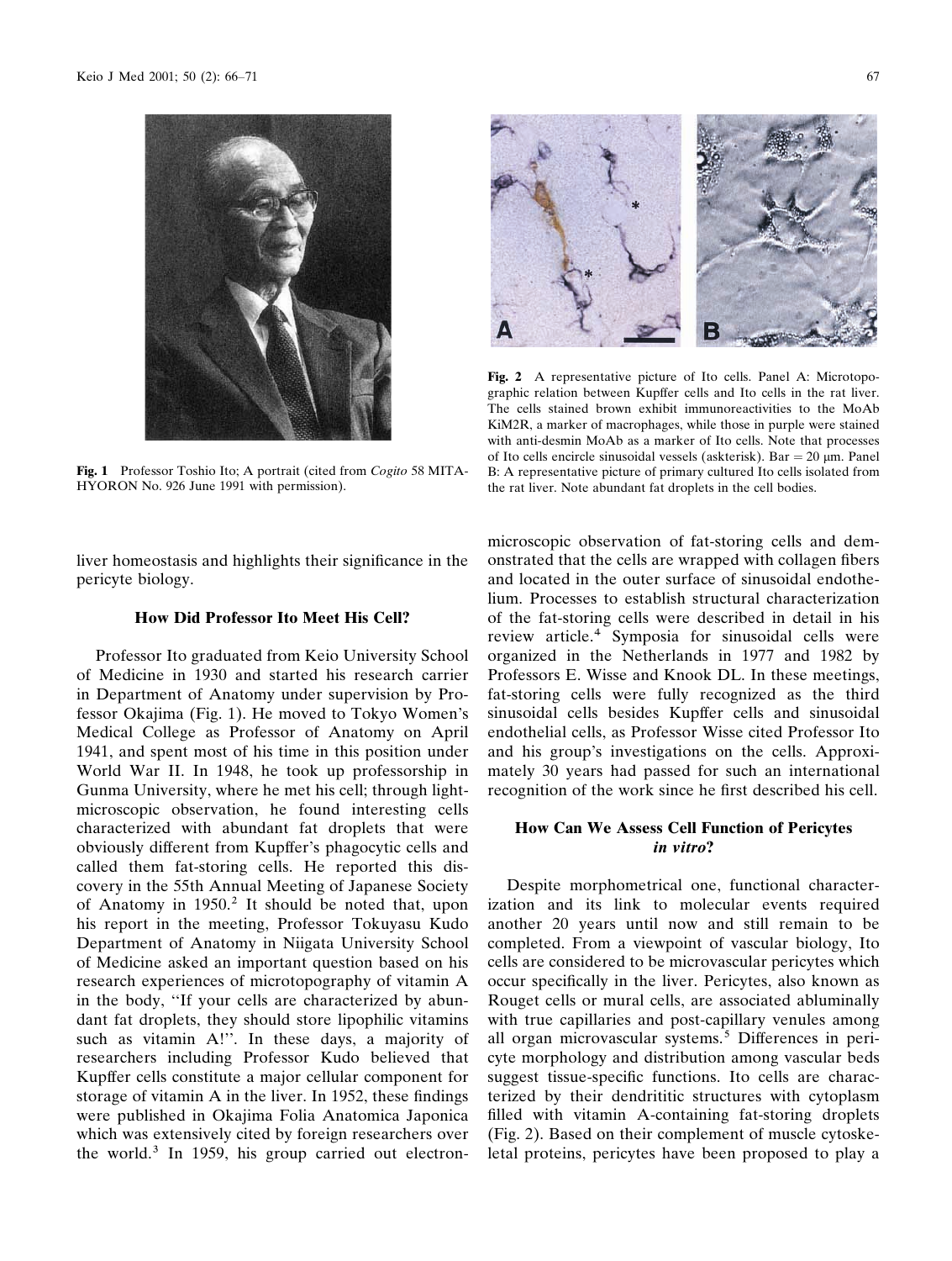role in the regulation of microvascular blood flow.<sup>6,7</sup> In vitro studies demonstrating the contractile ability of pericytes support this concept.<sup>6</sup> Pericytes have also been suggested to differentiate multipotentially into varied types of cells such as adipocytes, osteoblasts and myofibroblasts. The mechanisms involved in vessel formation have yet to be elucidated but observations indicate that the primordial endothelium can recruit undifferentiated mesenchymal cells and direct their differentiation into pericytes in microvessels, and smooth muscle cells in large vessels. Communication between endothelial cells and pericytes may take many forms. Soluble factors such as platelet-derived growth factor and transforming growth factors- $\beta$  are likely to be involved.<sup>8</sup> In addition, physical contact mediated by cell adhesion molecules,<sup>8</sup> integrins and gap junctions<sup>9</sup> appear to contribute to the control of vascular growth and function. Ito cells share such properties of pericytes. Development of culture methods has allowed some functions of pericytes to be directly examined. When primarily cultured, Ito cells build up intercellular communications by forming gap junctions that greatly contribute to electrophysiologic coupling between the adjacent cells (Fig. 3). Co-culture of pericytes with endothelial cells leads to the activation of transforming growth factor- $\beta$ , which in turn influences the growth and differentiation of the vascular cells. Furthermore, contractility of pericytes has been examined directly through "wrinkling assay" using culture dishes coated with silicon membrane;<sup>6</sup> upon exposure to vasoconstrictive mediators such as angiotensins or endothelins, the ability of cultured pericytes to produce contractile force is able to be judged by formation of silicon wrinkles around the cells. Another methodology to examine the cellular contractile force is collagen lattices contraction assay.<sup>10,11</sup> These two methods have widely been used to study function of Ito cells and thus remind investigators that such contractile properties of the cells could play roles in regulation of local blood flow and tissue contraction upon wound healing during fibrosis.

#### Ito Cells As A Center for Vitamin A Metabolism

The liver is known to store approximately 80% of vitamin A in the body. Ito cells constitute a major cellular component executing its storage in the liver. The cells distributed almost homogeneously throughout different zones of the liver lobule, however, Ito cells in pericentral regions tend to store far less vitamin A than those in periportal regions.<sup>12,13</sup> On the other hand, Ito cells are currently regarded as the principal cell type responsible for matrix accumulation during repair reactions of the damaged liver that are altered as a function of vitamin A contents in the cells.<sup>13</sup> A variety of reagents causing liver damages or fibrosis such as



Fig. 3 Representative pictures of fluorescence recovery after photobleaching in a single Ito cell in culture preloaded with carboxyfluorescein, indicating the presence of gap junctional communications between the adjacent cells. Asterisks indicate cells undergoing laser photobleaching. Serial microfluorographs were recorded before (A), and 0 min  $(B)$ , 2 min  $(C)$ , and 6 min  $(D)$  after completing the laser photobleaching. Sequence of the color bar 8right) denotes the fluorescence intensities. Bar =  $20 \mu m$ . Cited from Am J Physiol (reference 8) with a permission.

carbon tetrachloride and PCB, one of the major environmental hormones, and chronic ethanol administration have been known to reduce the vitamin A contents in the cells.<sup>13</sup> Structure and function of the cells have thus been revealed with advances of researches on pathogenesis of liver fibrosis. A basic feature of the response of Ito cells to hepatic tissue injury is called "activation". Such activation processes involve cell proliferation, transformation from star-shaped, vitamin A-rich cells to vitamin A-deficient cells with a myofibroblast-like appearance displaying increased contractile properties. These results suggest that a shortage of vitamin A or metabolites of stored retinoids could cause transformation of the cell types. Furthermore, activation is characterized by differential gene expression of connective tissue components, matrix-degrading enzymes, and their inhibitors, resulting in matrix accumulation colocalized with activated Ito cells.<sup>14</sup> Interestingly, this *in vivo* activation process strongly resembles the morphological and functional changes observed in Ito cells during primary culture, and therefore the cells *in vitro* are commonly used as a model to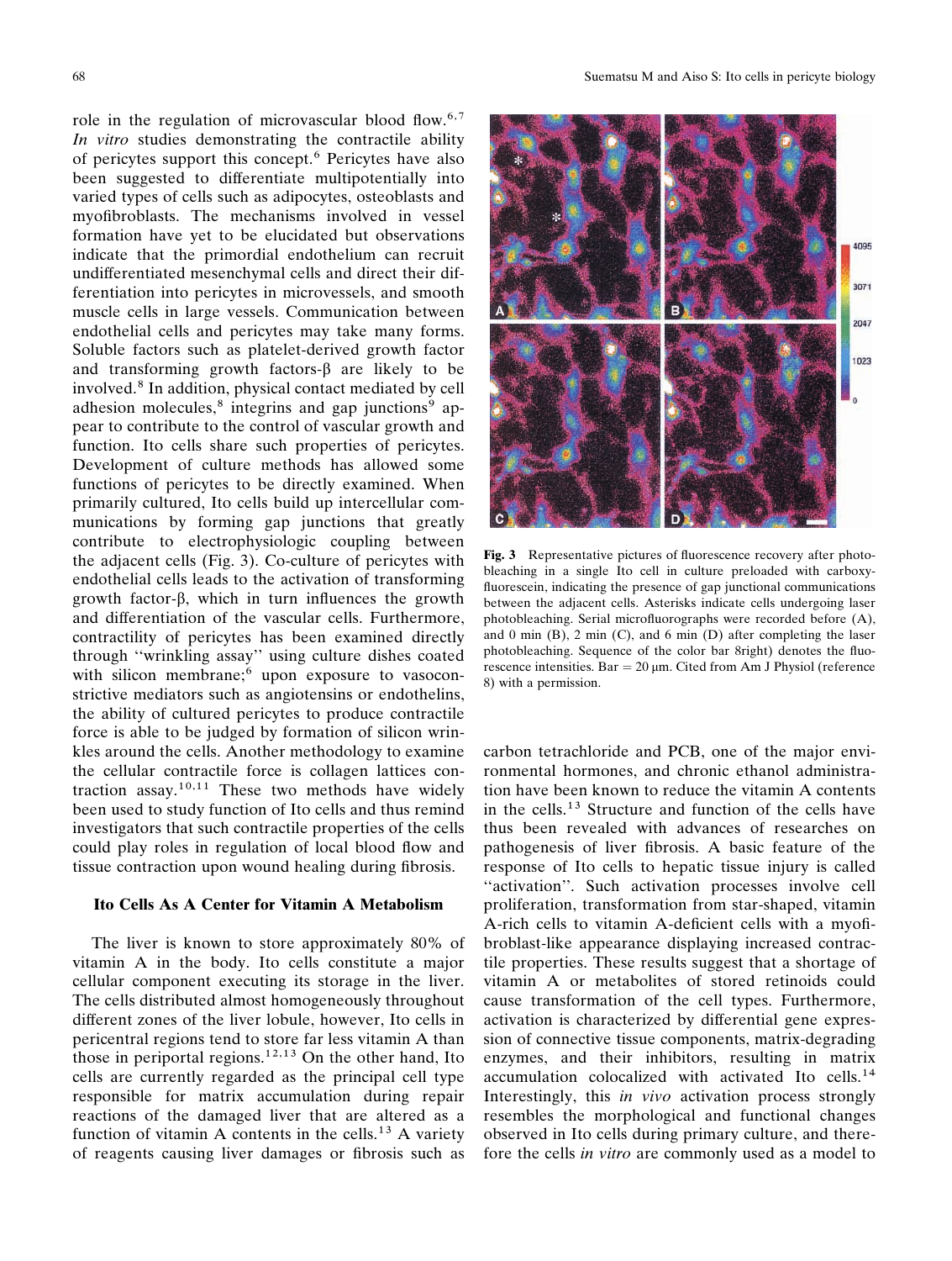study the role of them during hepatic tissue repair. Under quiescent conditions, Ito cells are unlikely to express voltage-operated  $Ca^{2+}$  or Na<sup>+</sup> channels which commonly play a role in cell contraction in other cell types such as myocytes and vascular smooth muscle cells. With a reduction of vitamin A storage, the cells in culture increase their expression of  $\alpha$ -smooth muscle cell actin and voltage-dependent calcium channels, indicating a contractile phenotype.<sup>9</sup> Details of metabolism and mobilization of vitamin A in and around Ito cells were described in previous review articles.<sup>11</sup>

#### **Molecular Markers Altering in Parallel with Ito Cell Activation**

Several extracellular stimuli, including, e.g. inflammatory cytokines, growth factors, vasoactive peptides, and extracellular matrix components, as well as a number of intracellular signaling pathways, are involved in the activation process of Ito cells. However, the overall picture is far from complete, and the molecular mechanisms regulating Ito cell activation, particularly at the transcriptional level, are still under investigation. To address this question recent studies used differential mRNA display technologies and proteomics analyses in the cells at different stages of in vitro activation to identify key regulators involved in this activation process.  $14-16$ 

With the former technique the transcription factor Ets-1 was detected through its down-regulation during Ito cell activation. Ets-1 has been known as an important role in cell proliferation, differentiation, development, transformation, angiogenesis, and apoptosis. The Ets DNA-binding motif,  $GGA(A/T)$ , has been found in numerous genes, including transcription factors, receptor-type kinases, and proteases. Among the proteases, stromelysins, collagenase, and urokinase plasminogen activator are typical Ets-1-responsive genes. Interestingly, all of the latter proteins are expressed by Ito cells in the early phase of primary culture. Apart from direct DNA binding as monomers, Ets-1 cooperates with various transcriptional activators such as the AP-1 family in regulating gene activity and has been shown to activate gene transcription through a Ras-stimulated signal-transducing pathway that includes MAP kinases.<sup>15</sup>

#### Ito Cells: A Metabolic Bridge between **Sinusoids and Parenchyma?**

Liver utilizes a variety of biologically active signaling molecules to execute intercellular communications between different cell types. Recent studies support a concept that Ito cells serve a metabolic bridge that constitutes bidirectional signaling pathways between

sinusoids and parenchymal cells. A typical example for the role of Ito cells in alterations of sinusoidal function through hepatocyte-mediated mechanisms is a reception of carbon monoxide (CO) by soluble guanylate cyclase in Ito cells that contributes to maintenance of sinusoidal patency.<sup>17</sup> CO is a by-product of the reaction of heme oxygenase (HO) that oxidatively catalyzes protoheme-IX into biliverdin-IX  $\alpha$ <sup>18</sup> Liver constitutes a major organ responsible for detoxification of the hemoglobin-derived heme and biliary excretion of bilirubin-IX, a product generated from biliverdin-IX through biliverdin reductase.<sup>19</sup> We examined intrahepatic distribution of two major HO isozymes immunohistochemically, with the finding that the two isozymes have distinct topographic patterns; HO-1, the inducible form, is expressed prominently in Kupffer cells, while the constitutive HO-2 is abundant in hepatocytes.<sup>16</sup> We have shown that CO derived from HO-2 is necessary to keep sinusoids in a relaxing state through mechanisms involving soluble guanylate cyclase in Ito cells. In other words, Ito cells utilize soluble guanylate cyclase to sense CO for sinusoidal relaxation.<sup>7,19</sup> Considering the microanatomical orientation of the liver cells in and around sinusoids, HO-2 in parenchyma stands in the reasonable position for the gas reception by Ito cells where CO released from hepatocytes can directly access to the cells and thereby modulate their contractility without being captured by hemoglobin in circulation.<sup>17</sup> When exposed to disease conditions such as endotoxemia and advanced cirrhosis, liver could upregulate HO-1 in Kupffer cells and hepatocytes as a result of cytokine responses.<sup>20,21</sup> In experimental models of endotoxemia, such an induction of HO-1 expands the ability of liver to degrade heme and to generate CO. Under these circumstances, CO turned out to contribute to maintenance of blood perfusion as well as bile excretion.<sup>21</sup>

Besides CO-mediated vasorelaxation, a variety of vasoactive mediators for controlling sinusoidal tone have been studied extensively. Such substances involve endothelins, thrombin and ATP as "contractile" mediators for sinusoids, and prostaglandin  $E_2$ , nitric oxide (NO) as "relaxing" mediators. Among these substances, endothelins, NO and prostaglandin (PG)  $E_2$ constitute those which transfer information at the sinusoidal side towards hepatocytes.<sup>22</sup> In unstimulated livers, endothelins and NO are generated in sinusoidal endothelial cells. Ito cells are thought to express both  $ET_A$  and  $ET_B$  receptors and contribute to cell contraction upon the ligand binding.<sup>23,24</sup> Since  $ET_B$  receptor is also expressed in sinusoidal endothelium and elicits NO generation, this pathway could contribute to Ito cell relaxation. Although most of previous observations suggest that blockade of endothelin-mediated signaling pathways attenuates liver injury induced by varied dis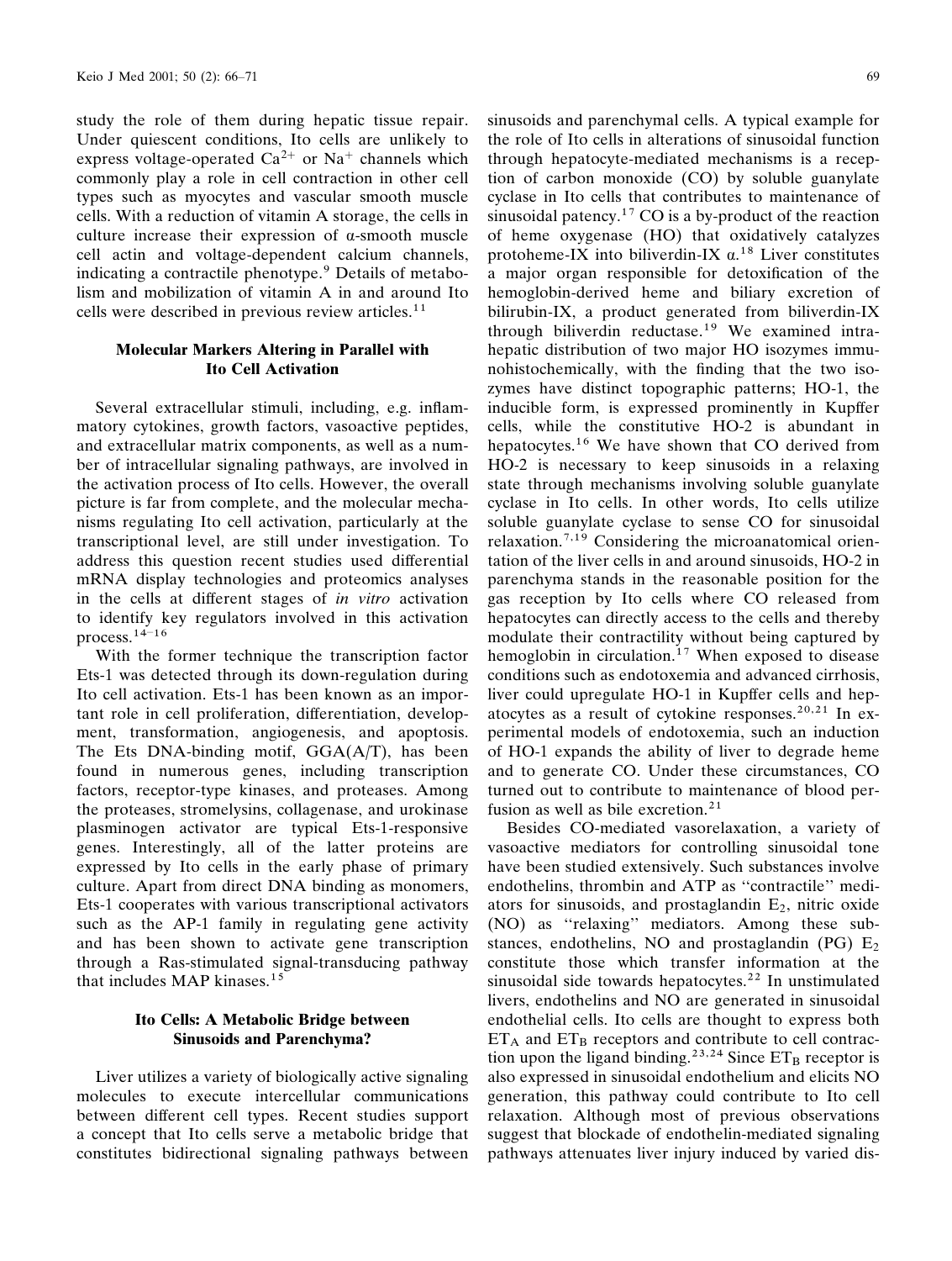ease conditions, of interest is a recent observation suggesting that blockade of  $ET_B$  receptor could suppress endothelial NO generation and thereby aggravate reoxygenation injury of the liver, raising a possible protective role of this pathway in maintenance of the physiological functions.<sup>25</sup>

PGE<sub>2</sub> has recently been shown to be released from Kupffer cells in response to administration of ethanol or endotoxin and thereby stimulate oxygen uptake and induce glycogenolysis in hepatocytes.<sup>26</sup> At the same time, Ito cells are known to exhibit relaxation in response to  $PGE_2$  presumably through the cAMPdependent mechanism. Many of such biological effects of  $PGE_2$  are mediated through its interactions with specific receptors including EP2 and EP4 receptors, which function *via* Gs-proteins to increase  $cAMP<sup>27</sup>$ Although PGE<sub>2</sub>-mediated physiologic link between glycogenolysis and sinusoidal relaxation is largely unknown, the cAMP-mediated relaxation of Ito cells could help sinusoids to guarantee ample blood supply for local oxygen demand and to deliver glucose into circulation. Such roles of Ito cells as a metabolic bridge for cooperative and integrative interactions between blood supply and hepatocellular metabolism should deserve further studies to understand pathophysiologic mechanisms for varied disease conditions such as decompensatory cirrhosis or primary non-function liver in transplantation.

#### **Future Perspectives of Ito Cell Biology**

The previous dogmatic aspect that Ito cells are simply desmin-positive cells with vitamin A-containing droplets is changing. Recent studies provided evidence for the presence of a variety of molecular markers including RhoN, glial fibrillary acidic protein, nestin, and neurotrophin receptors in a subpopulation of Ito cells.<sup>14</sup> These findings raised a fundamental question as to whether all the mesenchymal cells derive from the same embryonic source in the liver. Even more important in the related field is a concept that cellular plasticity may not be confined within the same mesenchymal lineage but rather trans-differentiation from one cell lineage to another could be possible even in adult tissues. Such a paradigm shift on pluripotentiality of Ito cells could lead to development of new therapeutic approaches on the cells to control liver fibrosis through cell reconstitution as well as to establishment of tissue engineering approaches for liver regeneration.

Acknowledgments: This work was supported in part by grants from Tokyo Biochemical Research Foundation and from Advanced Medical Technology in Health Sciences Research Grants from Ministry of Health and Welfare in Japan. The authors greatly thank the late Professor Emeritus Masaharu Tsuchiya, who passed away on April 7 this year, for leading us to pay attention to Ito cells on occasion of the 4<sup>th</sup> World Congress for Microcirculation in Tokyo, 1987, which he organized, enjoying a discussion on roles of the cells in regulation of microvascular blood flow in the liver.

#### **References**

- 1. von Kupffer C: Ueber Sternzellen der Leber. In: Abdruck aus Verhandlungen der Anatomischen Gesellschaft auf der 12 Versammlung in Kiel vom 17-20 April 1898, ed. von Bardeleben K, pp 80-86 (Gustav Fischer, Jena)
- $2.$ Ito T: Cytological studies on stellate cells of Kupffer and fatstoring cells in the capillary wall of human liver (abstract). Acta Anat Jpn 1951; 26: 42
- 3. Ito T, Nemoto M: Über die Kupfferschen Sternzellen und die Fettspeicherungszellen (fat-storing cells) in der Blutilapillarenwand der menschlichen Leber. Okajimas Fol Anat Jpn 1952; 24: 243-258
- 4. Ito T: Recent advances in the study on the fine structure of the hepatic sinusoidal wall: A review. Gunma Rep Med Sci 1973; 6:  $119 - 163$
- 5. Rouget C: Memoire sur le developpement, la structure et les proprietes physiologiques des capillaries sanguins et lymphatiques. Arch Physiol Normale Pathol 1873; 5: 603-661
- Kawada N, Tran-Thi TA, Klein H, Decker K: The contraction of 6. hepatic stellate cells stimulated with vasoactive substances: possible involvement of endothelin 1 and nitric oxide in the regulation of the sinusoidal tonus. Eur J Biochem 1993; 213: 815-823
- $\mathcal{I}$ Suematsu M, Goda N, Sano T, Kashiwagi S, Egawa T, Shinoda Y, Ishimura Y: Carbon monoxide: an endogenous modulator of sinusoidal tone in the perfused rat liver. J Clin Invest 1995; 96: 2431-2437
- 8. Hirschi KK, Rohovsky SA, Beck LH, Smith SR, D'Amore PA: Endothelial cells modulate the proliferation of mural cell precursors via platelet-derived growth factor-BB and heterotypic cell contact. Circ Res 1999; 84: 298-305
- 9. Kashiwagi S, Suematsu M, Wakabayashi Y, Kawada N, Tachibana M, Koizumi A, Inoue M, Ishimura Y, Kaneko A: Electrophysiological characterization of cultured hepatic stellate cells in rats. Am J Physiol Gastrointest Liver Physiol 1997; 272: G742-G750
- 10. Kelley C, D'Amore PA, Hechtman HB, Shepro D: Microvascular pericyte contractility in vitro: comparison with other cells of the vascular wall. J Cell Biol 1987; 104: 483-490
- $11.$ Rockey DC, Housset CN, Friedman SL: Activation-dependent contractility of rat hepatic lipocytes in culture and in vivo. J Clin Invest 1993; 92: 1795-1804
- $12<sub>1</sub>$ Blomhoff R, Wake K: Perisinusoidal stellate cells of the liver: important roles in retinol metabolism and fibrosis. FASEB J 1991; 5: 271-277
- 13. Suematsu M, Oda M, Suzuki H, Kaneko H, Watanabe N, Furusho T, Masushige S, Tsuchiya M: Intravital and electron microscopic observation of Ito cells in rat hepatic microcirculation. Microvasc Res 1993; 46: 28-42
- $14.$ Eng FJ, Friedman SL: Fibrogenesis I. New insights into hepatic stellate cell activation: the simple becomes complex. Am J Physiol Gastrointest Liver Physiol 2000; 279: G7-G11
- Knittel T, Kobold D, Dudas J, Saile B, Ramadori G. Role of the 15. Ets-1 transcription factor during activation of rat hepatic stellate cells in culture. Am J Pathol 1999; 155: 1841-1848
- Kristensen DB, Kawada N, Imamura K, Miyamoto Y, Tateno C, 16. Seki S, Kuroki T, Yoshizato K: Proteome analysis of rat hepatic stellate cells. Hepatology 2000; 32: 268-277
- 17. Goda N, Suzuki K, Naito M, Takeoka S, Tsuchida E, Ishimura Y, Tamatani T, Suematsu M: Distribution of heme oxygenase isoforms in rat liver: topographic basis for carbon monoxide-